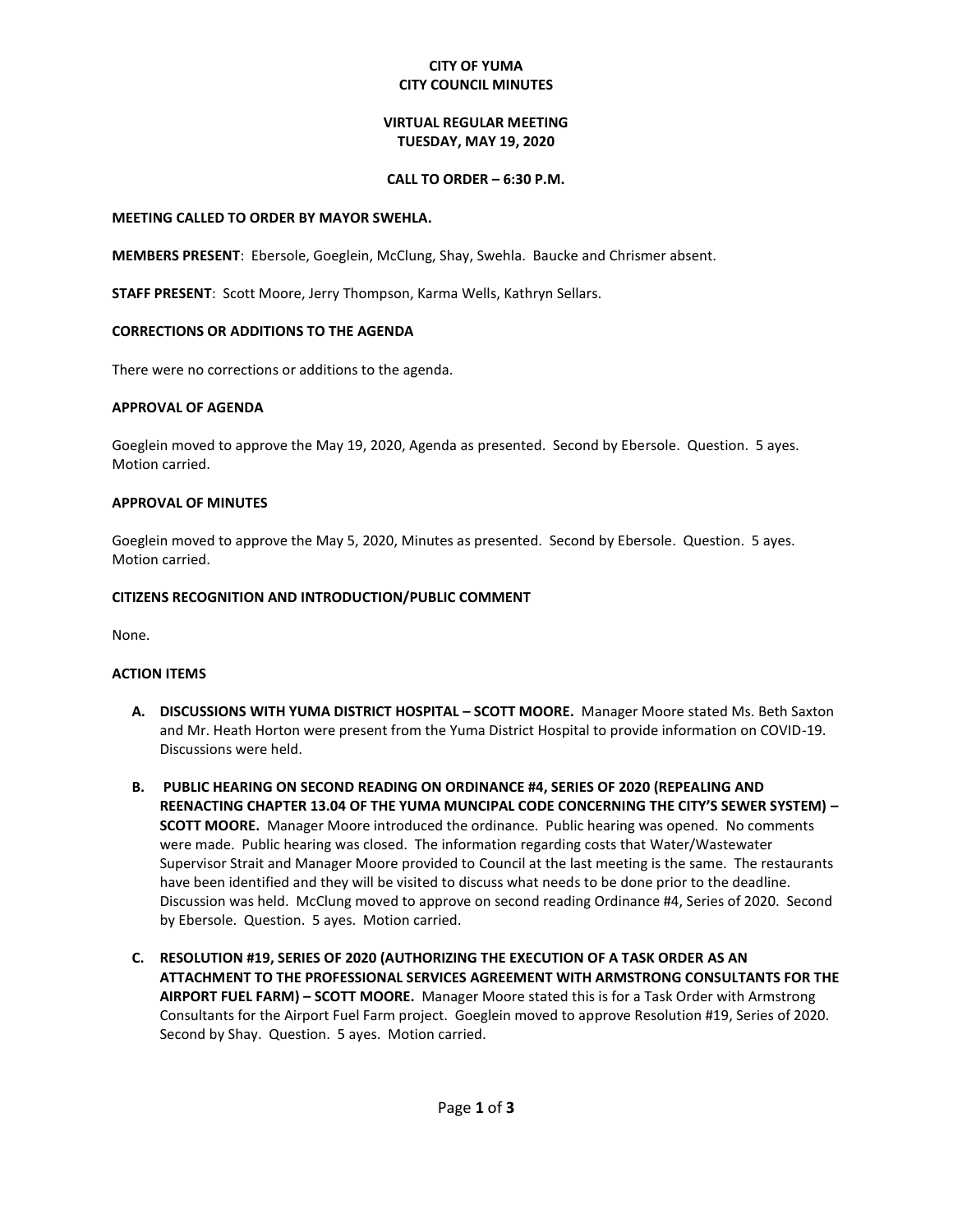- **D. RESOLUTION #20, SERIES OF 2020 (AUTHORIZING THE EXECUTION OF THE APPLICATION FOR FEDERAL ASSISTANCE SF-424) – SCOTT MOORE.** Manager Moore stated the Federal Government has given assistance to many airports. The City of Yuma is eligible to receive a \$20,000 grant with no strings attached to use to pay expenses at the airport. The resolution gives Manager Moore authority to execute the document. Ebersole moved to approve Resolution #20, Series of 2020. Second by Shay. Question. 5 ayes. Motion carried.
- **E. PROCLAMATION FOR EMS WEEK 2020 – SCOTT MOORE.** Mayor Swehla read the Proclamation for EMS Week. Ebersole moved to approve the Proclamation for EMS Week 2020. Second by Swehla. Question. 5 ayes. Motion carried.
- **F. EXTENSION OF CREDIT CARD FEE WAIVER – KARMA WELLS.** Clerk/Treasurer Wells asked if Council would like to extend the credit card fee waiver for paying utility bills. Discussion was held. Goeglein moved to extend the credit card fee waiver. Second by Ebersole. Question. 5 ayes. Motion carried.
- **G. APPROVAL OF BILLS – KARMA WELLS.** Clerk/Treasurer Wells provided Council with an additional list of bills. Goeglein moved to pay the bills. Second by Shay. Question. 5 ayes. Motion carried.
- **H. PURCHASES IN EXCESS OF \$5,000 – SCOTT MOORE.** There were no purchases in excess of \$5,000.

## **ADDITIONAL BUSINESS**

None.

## **REPORTS**

## **CITY MANAGER, SCOTT MOORE**

Manager Moore stated he was approached by Ms. Monica King of the Yuma Museum Board. The Museum's project has exceeded the projected cost. Council has \$25,000 set aside for this project and they would like Council to consider contributing another \$10,000 towards their project.

City staff is working back at City Hall, maintaining social distancing. We are not open to the public yet and we are waiting for the Safer at Home Order.

## **CITY CLERK/TREASURER, KARMA WELLS**

Clerk/Treasurer Wells provided Council with the sales tax report and finance report.

Council Member McClung asked if we know the amount of internet sales. Clerk/Treasurer Wells stated this is not able to be done through the State's report.

## **CHIEF OF POLICE, JERRY THOMPSON**

Chief Thompson stated the training for the new officers is underway. We will be where we need to be soon.

## **CITY COUNCIL REPORTS**

Swehla

 Mayor Swehla thanked whomever sent the letter with the pictures reminding the City about things they were going to do with the Community Center and the botanical garden. When we got hit with the COVID-19 pandemic some of that was forgotten. Thanks for bringing it to our attention.